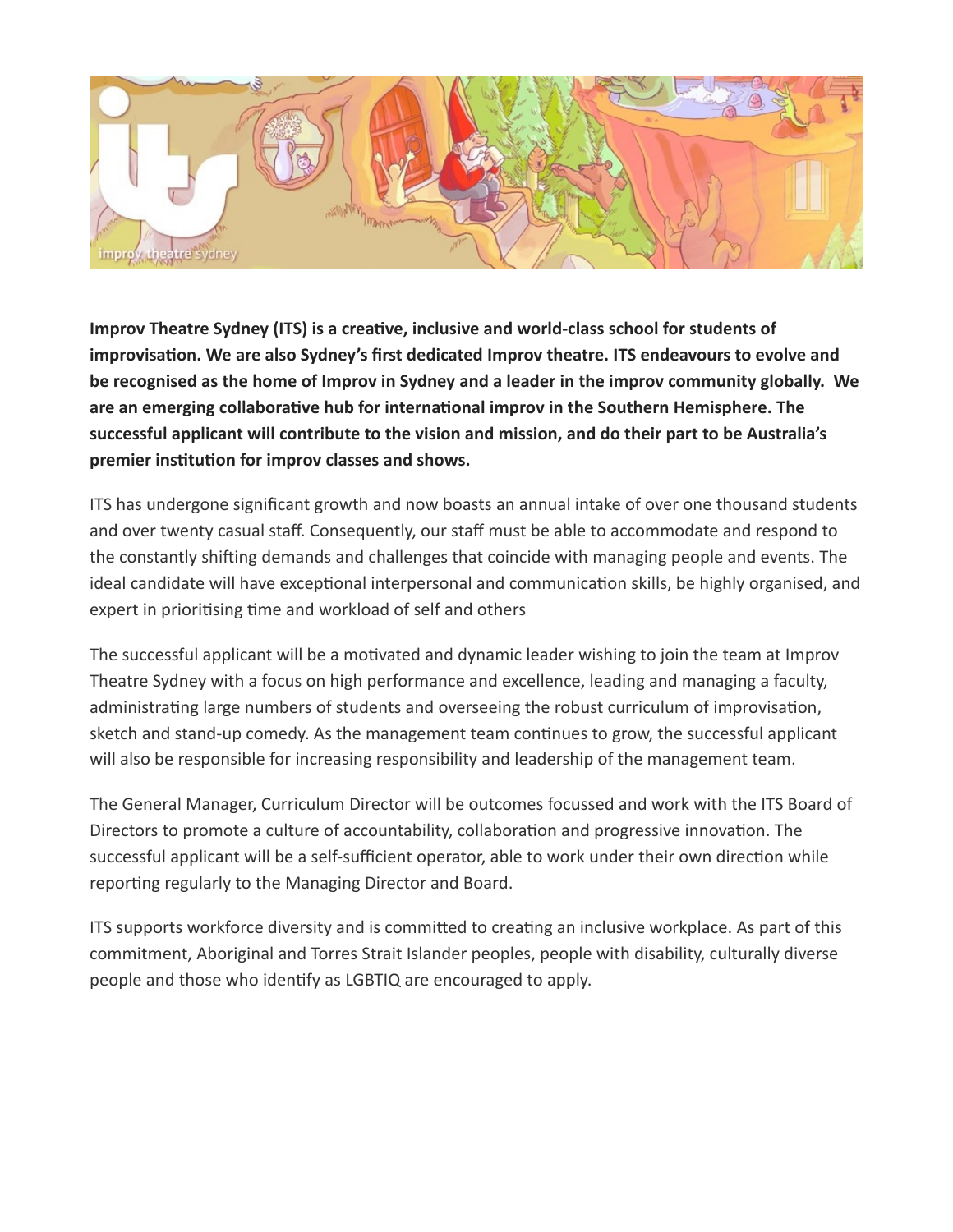# *Who are we looking for to fill this role? Selection Criteria.*

*You're a thinker, and a doer.* You're inclined to share big ideas, and you love executing and developing those ideas into reality.

*You're self sufficient*. This is the first time ITS has had a full time position, which means a lot of your hours you'll be the only person in the (home) office. You're good at working alone, able to self-motivate and hold yourself accountable.

*You're a leader.* Either learned or developed, you have the ability to lead both our business and the community, and you are excited about growing both.

*You're patient.* You understand that change and growth are underway; you understand that changes will require embedding new practices of management, and you're mindful this may not always be smooth.

*You may not be a performer, but you're creative.* You are confident in your practice as an operator, and you take a creative approach to solving problems and future planning.

*You move decisively towards organisational goals.* You're equal parts creative and leader, and you have no hesitation sharing and executing a big vision working closely with our AD.

You're flexible. Although you may have some kind of creative "hunch," the future may unfold in an unpredictable way (hello, pandemic.) Developing an adjustable approach to any situation is one of the things that will make you our ideal GM.

*Connection to purpose*. You are motivated by a desire to drive positive impact through our work at ITS, and promoting and amplifying diverse voices in the performance community.

# *What you can expect to be doing in the role:*

You'll be responsible for managing the day to day operations that form the bulk of our business and overseeing the management team as it continues to grow. Expect the role to evolve over time. You will report weekly to the Managing Director who will help you facilitate your projects and who may give specific directives from the Board of Directors, with whom you will also be in contact. Your role will be to work in the background to achieve the mission of Improv Theatre Sydney which entails:

## **Act as organisational head of ITS school**

- Manage term dates and programming (4/5 terms per year)
- Curriculum: annual curricula reviews, auditing, staff feedback
- Show programming (ITS Grad Shows, Level 6 performances)
- Lead and or organise auditions
- Taster programming management (our outreach and recruitment programming)

#### **Oversee our youth/schools programming**

- Work with the schools advisory team
- Develop and manage ITS Smackdown programme 2023
- Facilitate monthly/bi-monthly meeting with schools advisory group
- Manage after schools workshops 2023
- Manage school holiday programme 2023
- Oversee private lessons
- Facilitate schools incursions: programming, staff scheduling and introductions

#### **Act as the face and voice of ITS for external workshops, performers and shows**

● Serve as contact for all external performance requests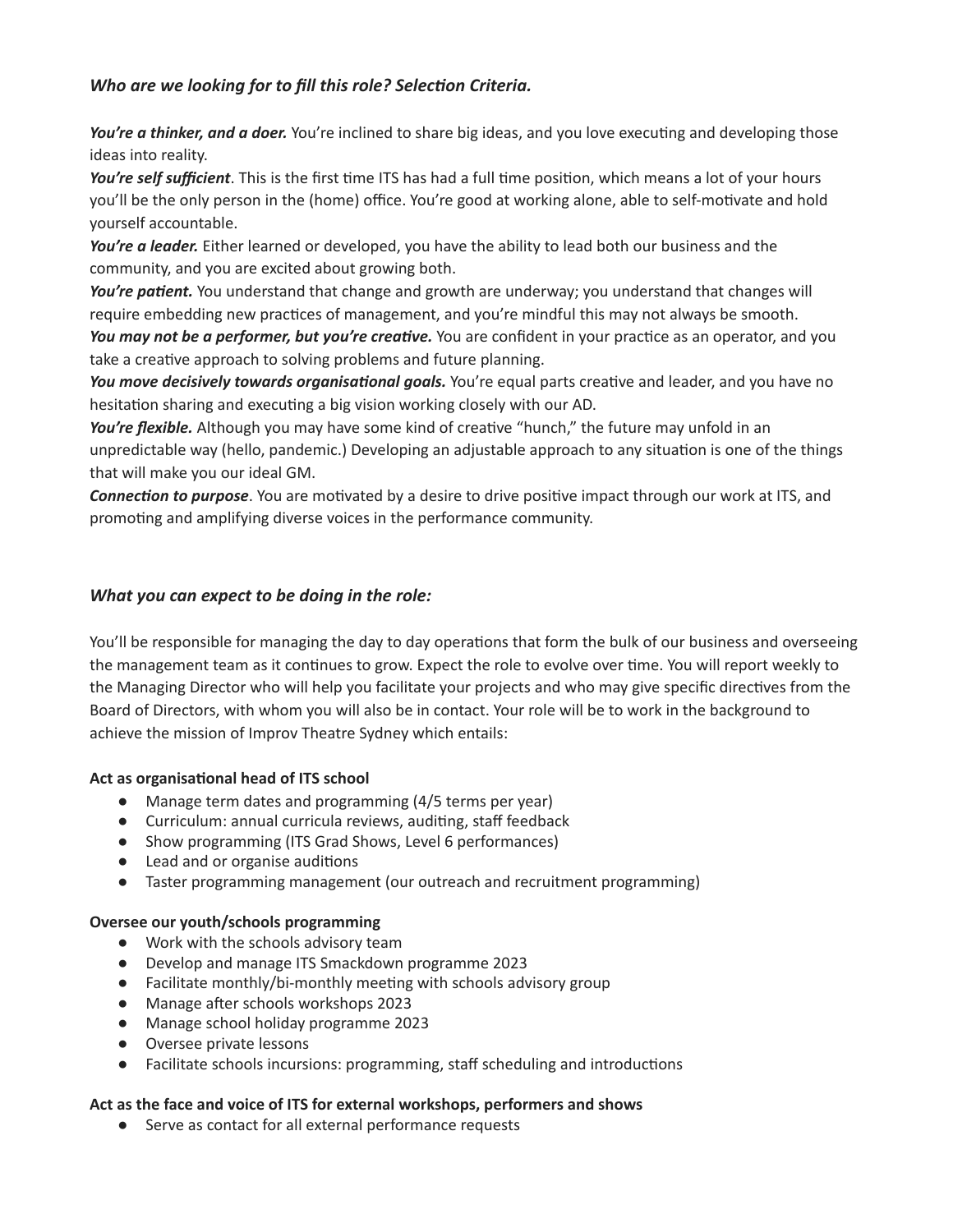- Review and negotiate all proposals, programming
- Allocate appropriate staffing for shows

#### **Administrate the 'back end' of the ITS school**

- Manage the communications and staff scheduling around cancellations/rescheduling
- Admin the student inbox which may include:
	- Absences and class changes
	- Student complaints
	- Student enquiries for new terms, term dates, possible absences
	- Registration emails
	- Change of registration, deferment, cancellation, refunds
	- Document absences, promotions and student performance outcomes
- Create and manage outreach and communications as related to the ITS school:
	- Announce new term dates
	- Update class descriptions
	- Manage the FAQ section of the website and update all policies on a rolling basis
- Manage feedback forms for students
- (From 2023) Oversee the House Teams Programme

#### **People Operations**

- Manage the people operations of the theatre and ITS school
- Admin recruitment and onboarding of staff and faculty
- Issue and manage contracts with staff, contractors, and other parties as needed
- Manage areas related to OH&S, access, compliance, work cover & insurance policies
- Manager and document internal policies, procedural documentation
- Manage availability changes, staff absence and sickness

#### **Marketing, Outreach and External Programming**

- Work with our Socials Director to develop audience engagement and student engagement strategies
- Support ITS schools programming
	- Calling/pitching to potential customers
	- Staff scheduling and introductions to customers

#### **Corporate Workshops**

- Market/sell corporate programming
	- Calling potential customers, pitching and selling programme
- Programme tailoring and editing based on feedback
- Staffing of corporate workshops

#### **Finance Operations**

- Work closely with the MD and to manage and report financial position against budgets
- Apply for grants under the guidance of the MD
- Invoicing and payments processing

#### **Reporting**

- Report directly to the MD who will be appointed annually by the Board of Directors on a rotating basis
- Prepare quarterly reports for the Board of Directors and Annually attend a meeting with the board for end of Financial Year review
- Prepare monthly reports for Staff detailing the goings on of the school and outlining future programmes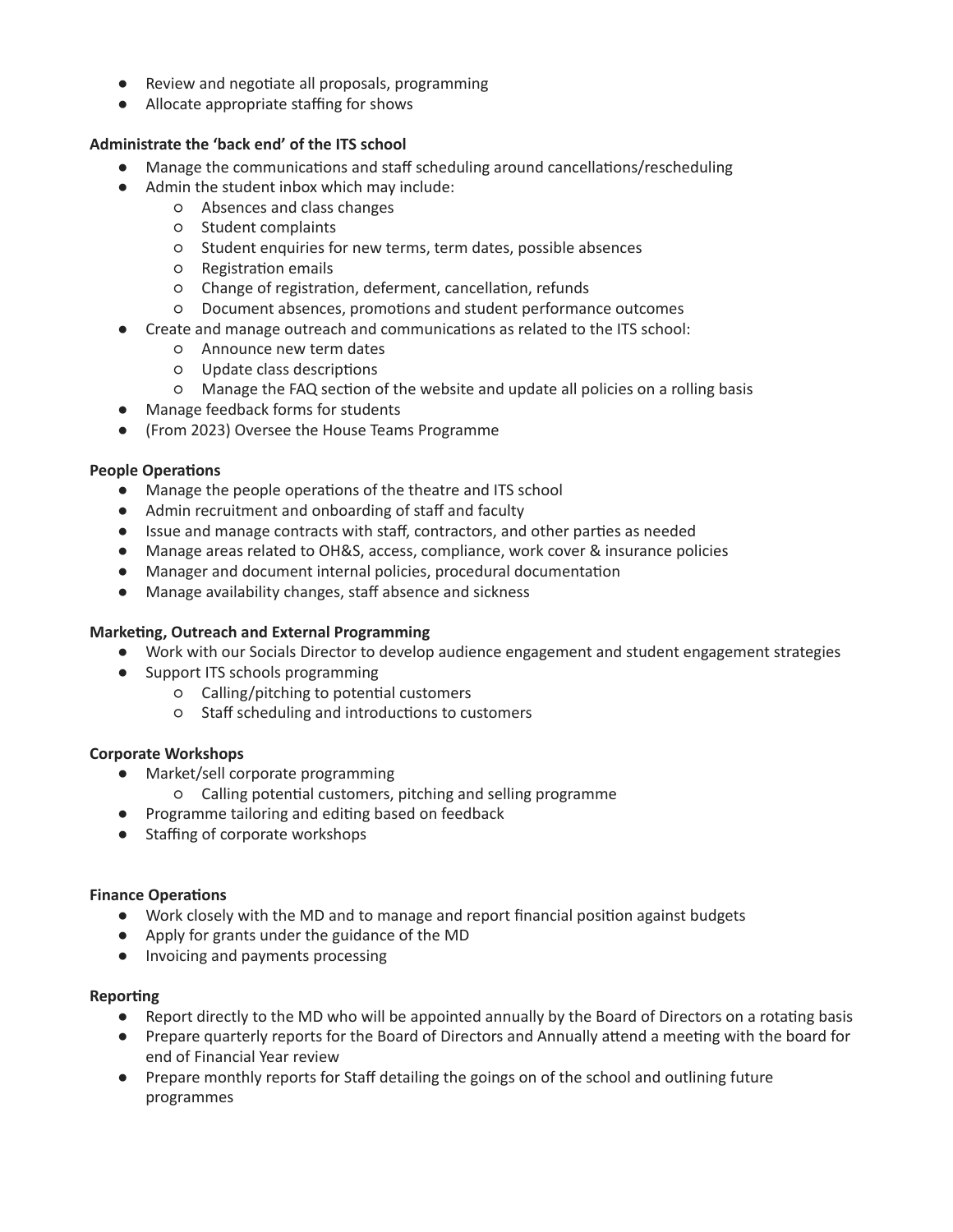#### **Act as management head and the face of the ITS community**

- Engage in sound stakeholder management practices, brokering collaborative relationships and exploring opportunities to expand the ITS mission and vision
- Oversee strategic relations
- Express ideas that embody the ethos of ITS, honouring the Code of Conduct
- Live, create, and grow this small but ambitious theatre

#### **(Interim) Manage ITS Show Programming**

- Schedule Friday and Saturday (Saturdays from 2023) shows at ITS
- Oversee staffing for shows
- Oversee and/or manage ITS Birthday Festival (annual Oct/Nov)

### **(Interim) Student Welfare**

- Complaints and incident reporting
- Staff and student consultations
- Report and document management plans as needed

### **(Interim) Theatre Operations**

- Manage communications and policies re: cancellations, refunds, credit
- Support finance operations, deliver reports where appropriate
- Support performances or events as needed
- Manage Theatre Hire and bookings

#### **(Interim) Shape and deliver our ITS shows**

- Oversee programming (except for ITS Big House)
- Selection of acts, show details, show deals
- Adherence to ITS Casting Guidelines
- This will become larger role once theatre is open

The General Manager may occasionally be asked to take on additional duties not specific to the role, including but not limited to DA management, reports, site/facilities management.

## *Your resume/CV should demonstrate:*

(note: This is a largely non-creative role that ITS is recruiting, so we're hoping to fill some gaps within our current management team. It's not expected that you tick every box. If you're passionate about the opportunity, we want to hear from you regardless.)

- Tertiary education in management, business administration **or min 5 years experience in lieu of qualifications**
- Excellent communication, community building, analytical, and leadership skills
- Min of 4 years experience creating, managing and improving systems
- Knowledge of/experience with fundraising, grant writing, and working within a community
- Familiarity and fluency working with business technology: Xero, MS office suite, Survey Monkey, MailChimp, Client Management Systems, Event Espresso, Wordpress
- Experience in operations, administrative or front of house with an education or arts organisation is preferred.
- Knowledge of/experience with improvisation or comedy/sketch/acting schools is a plus
- Familiarity with the Sydney/NSW/Australian improv/theatre/comedy community is desirable but not essential.

## *Helpful stuff to know if you apply with us:*